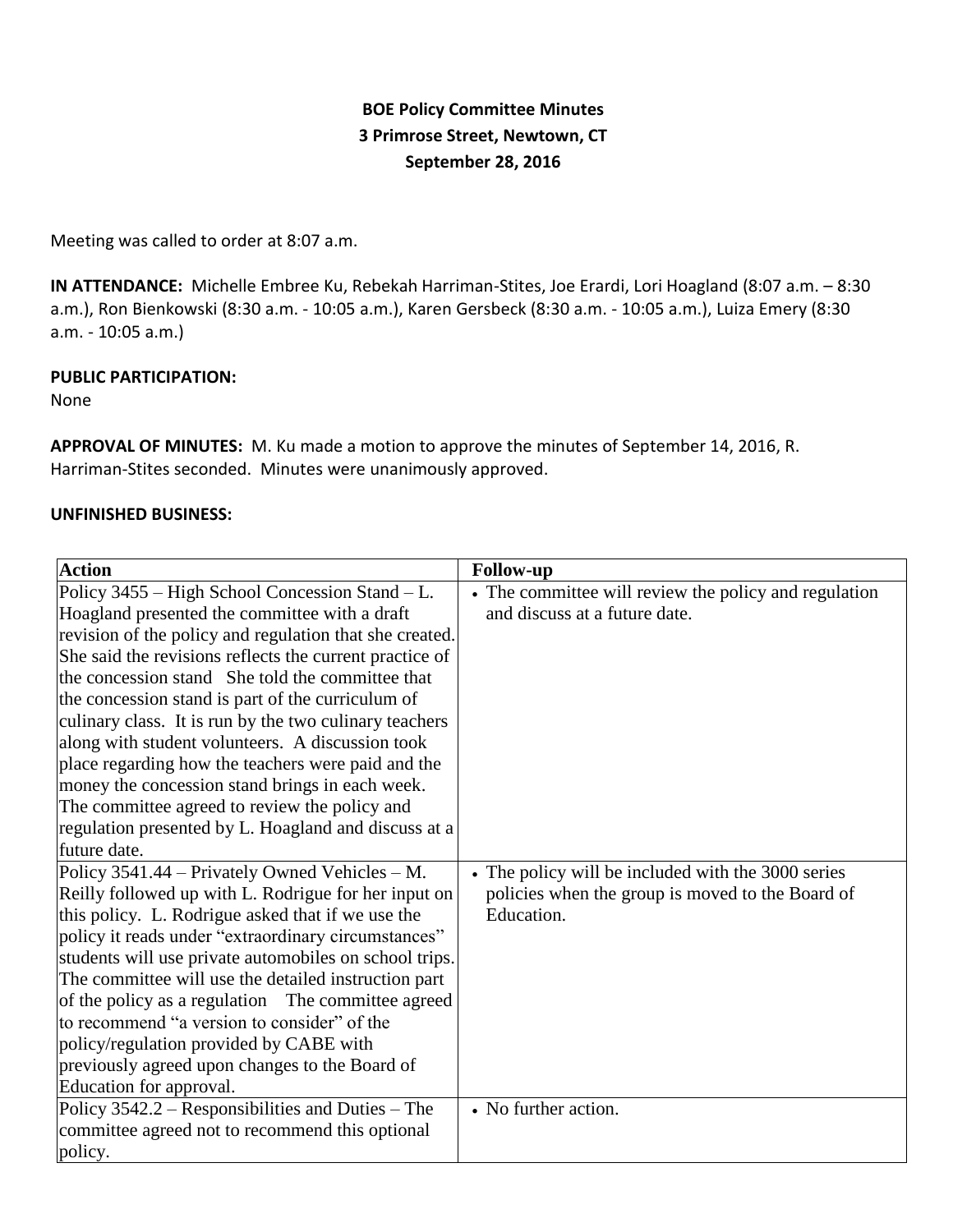| Policy $3542.21$ – Board of Education – The             | • No further action.                               |
|---------------------------------------------------------|----------------------------------------------------|
| committee agreed not to recommend this optional         |                                                    |
| policy.                                                 |                                                    |
| Policy 3542.3 - Menus and Services - The                | • No further action.                               |
| committee agreed not to recommend this optional         |                                                    |
| policy.                                                 |                                                    |
| Policy 3542.31 - Free or Reduced Lunch Prices - K.      | • The policy will be included with the 3000 series |
| Gersbeck and L. Emery from our food service             | policies when the group is moved to the Board of   |
| contractor, Whitsons, reviewed the policy and           | Education.                                         |
| regulation with the committee. The regulation was       |                                                    |
| changed to our present practice. The committee          |                                                    |
| agreed to replace our existing policy presently         |                                                    |
| number 7-103 and recommend CABE policy and              |                                                    |
| regulation modified to reflect our current practice to  |                                                    |
| the Board of Education for approval.                    |                                                    |
| Policy 3542.32 - Cafeterias - The committee agreed      | • No further action.                               |
| not to recommend this optional policy.                  |                                                    |
| Policy 3542.33 – Food Sales Other Than National         | • The policy will be included with the 3000 series |
| School Lunch Program – After reviewing the policy       | policies when the group is moved to the Board of   |
| with K. Gersbeck and L. Emery from our food             | Education.                                         |
| service contractor, Whitsons, the committee agreed      |                                                    |
| to recommend the policy provided by CABE to the         |                                                    |
| Board of Education for approval.                        |                                                    |
| Policy 3542.34 – Nutrition Program - The                | • No further action.                               |
| committee agreed not to recommend this optional         |                                                    |
| policy.                                                 |                                                    |
| Policy 3542.4 – Operation - The committee agreed        | • No further action.                               |
| not to recommend this optional policy.                  |                                                    |
| Policy 3542.41 – Personnel – The committee and          | • The policy will be included with the 3000 series |
| representatives of Whitsons reviewed the policy and     | policies when the group is moved to the Board of   |
| regulation. They updated the policy to reflect our      | Education.                                         |
| current practice. The committee agreed to               |                                                    |
| recommend the "Sample Policy to Consider" that          |                                                    |
| was provided by CABE without the regulation to the      |                                                    |
| Board of Education for approval.                        |                                                    |
| Policy 3542.42 – Finance – The committee and the        | • The policy will be included with the 3000 series |
| representatives from Whitsons reviewed the policy.      | policies when the group is moved to the Board of   |
| All wording that referred to a regional school district | Education.                                         |
| was removed along with the sentence regarding           |                                                    |
| revenues from lunchroom sales should offset the         |                                                    |
| costs which are to be borne by the food service         |                                                    |
| program. The committee agreed to recommend the          |                                                    |
| "Sample Policy to Consider" that was provided by        |                                                    |
|                                                         |                                                    |
| CABE to the Board of Education for approval.            |                                                    |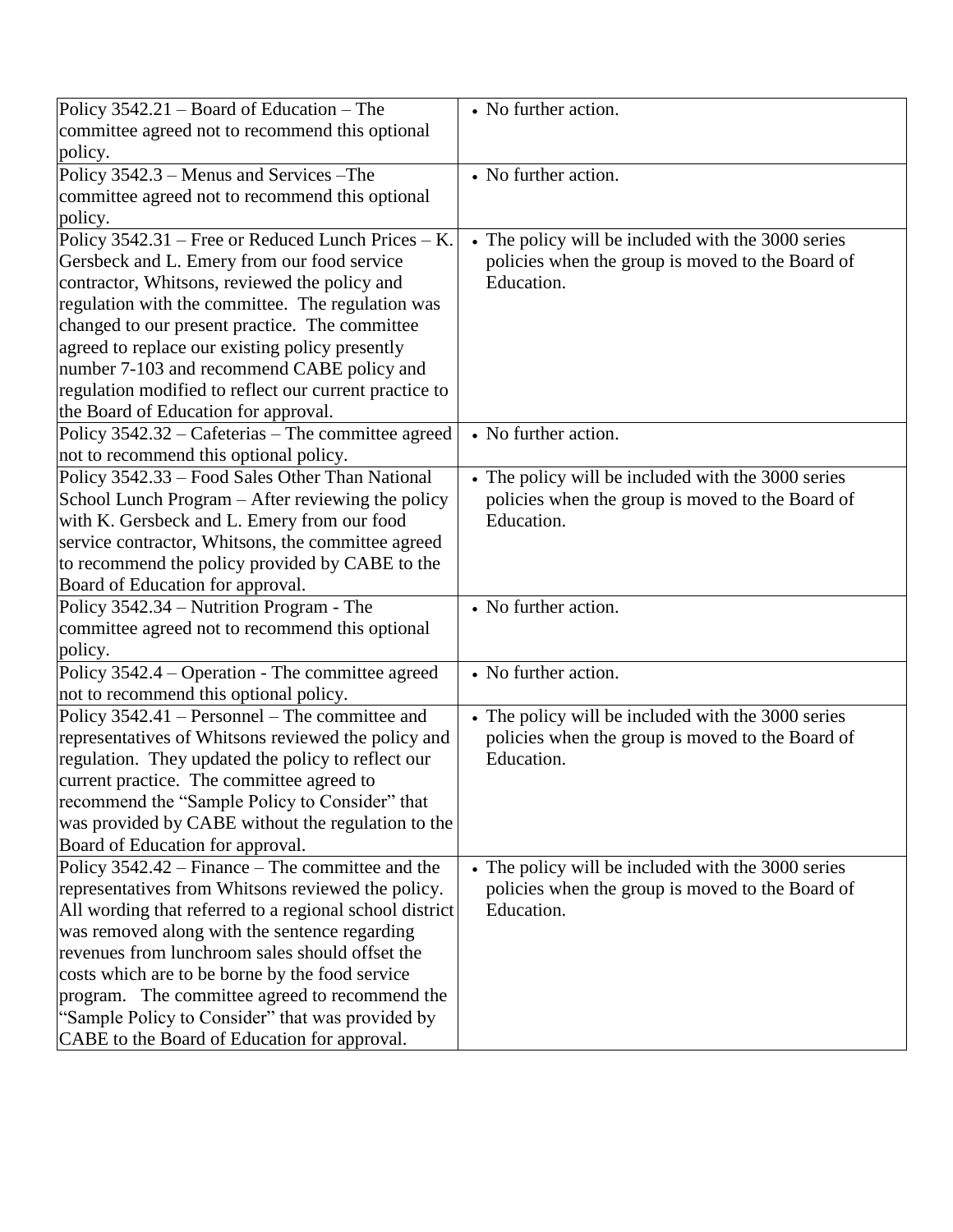| Policy 3542.43 – Charging Policy – The committee    | • The committee will review the policy for change and |
|-----------------------------------------------------|-------------------------------------------------------|
| and representatives from Whitsons reviewed the      | report back at a later date.                          |
| policy. K. Gersbeck of Whitsons informed the        |                                                       |
| committee of the present practice of charging       |                                                       |
| lunches. The committee agreed to use the policy     |                                                       |
| called "another version, from Madison, to consider" |                                                       |
| that was provided by CABE. The committee will       |                                                       |
| review the policy for change and report back at a   |                                                       |
| later date.                                         |                                                       |
| Policy 3542.44 – Community Use of Purchasing -      | • No further action.                                  |
| The committee agreed not to recommend this          |                                                       |
| optional policy.                                    |                                                       |
| Policy $3542.441$ – Surplus Commodities – The       | • No further action.                                  |
| committee agreed not to recommend this optional     |                                                       |
| policy.                                             |                                                       |
| Policy 3542.45 – Vending Machines – The             | • The policy will be included with the 3000 series    |
| committee and representatives of Whitsons reviewed  | policies when the group is moved to the Board of      |
| the policy. R. Bienkowski told the committee that   | Education.                                            |
| only the high school has vending machines. It was   |                                                       |
| decided to remove the alternative/additional        |                                                       |
| language from the policy. The committee agreed to   |                                                       |
| recommend the policy that was provided by CABE      |                                                       |
| to the Board of Education for approval.             |                                                       |
| Policy 3542.46 – Sanitary Conditions – The          | • No further action.                                  |
| committee agreed not to recommend this optional     |                                                       |
| policy.                                             |                                                       |
| Policy 3542.47 – Records and Reports – The          | • No further action.                                  |
| committee agreed not to recommend this optional     |                                                       |
| policy.                                             |                                                       |
| Policy 5145.53 - Transgender and Gender Non-        | • M. Reilly will forward a copy of Policy 5145 with   |
| Conforming Youth – The committee agreed to          | recommended changes to the Board of Education for     |
| recommend the policy provided by CABE with          | review.                                               |
| previously agreed upon changes to the Board of      |                                                       |
| Education for approval.                             |                                                       |

## **NEW BUSINESS:**

| <b>Action</b>                                          | <b>Follow-up</b>                                   |
|--------------------------------------------------------|----------------------------------------------------|
| Policy $3541.23 - Bus$ Contractor – The committee      | • The policy will be included with the 3000 series |
| changed the wording in the policy to "the contract"    | policies when the group is moved to the Board of   |
| shall be determined by public competitive bid and/or   | Education.                                         |
| negotiation". The committee agreed to recommend        |                                                    |
| replacing our existing policy presently number 3-      |                                                    |
| [701 with "another version" of the policy provided by] |                                                    |
| CABE with previously agreed upon changes to the        |                                                    |
| Board of Education for approval.                       |                                                    |